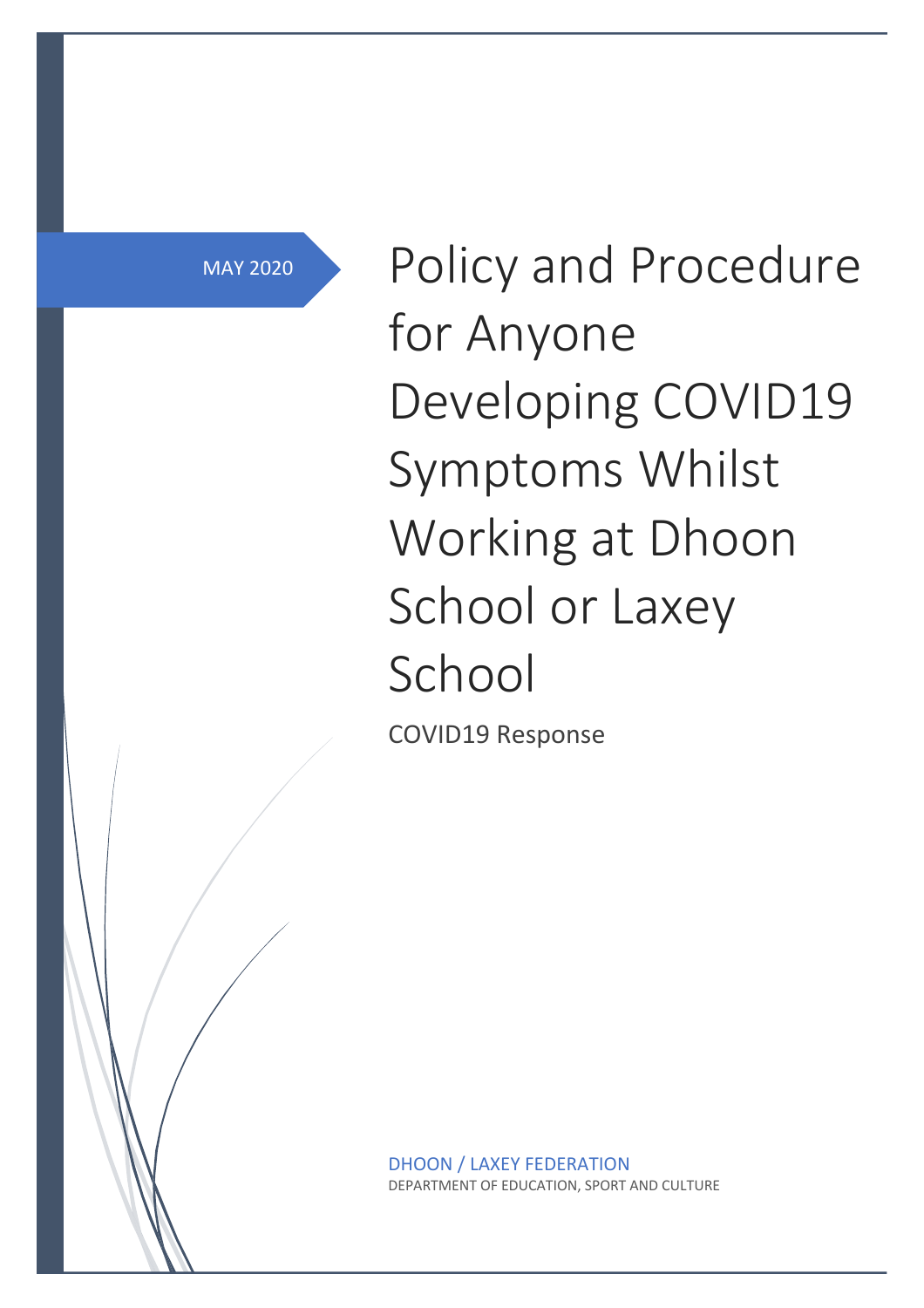

## **Policy and Procedure for anyone developing COVID-19 symptoms whilst working at Dhoon School or Laxey School**

Coronaviruses are a large family of viruses that cause respiratory infections. These can range from the common cold to more serious diseases. COVID-19 is a disease caused by a new coronavirus.

This document details some simple steps we are taking to help protect the health and safety of our people.

- 1. Hygiene and contact with others in the workplace
- 2. Spotting symptoms and taking action
- 3. Procedure for anyone who becomes unwell in school
- 4. COVID-19 Guidelines on the Wearing of Face Masks for Public Sector Employees
- 5. Sick Pay for you, or time off to care for a dependant
- 6. Confirmed case of COVID-19

#### **1. Hygiene and contact with others in the workplace**

Most people who become infected experience mild illness and recover, but it can be more severe for others. Take care of your health and protect others by doing the following:

#### **Wash your hands frequently**

All staff and pupils should practise good hand hygiene by washing hands thoroughly with soap and water for at least 20 seconds on arrival at school and frequently throughout the day, ensuring that hands are thoroughly dry.

#### **Avoid touching eyes, nose and mouth**

Hands touch many surfaces and can pick up viruses. Once contaminated, hands can transfer the virus to your eyes, nose or mouth. From there, the virus can enter your body and can make you sick. Do not touch your eyes, nose or mouth if your hands are not clean.

## **Practise respiratory hygiene**

Make sure you, and the people around you, follow good respiratory hygiene. This means covering your mouth and nose with your bent elbow or tissue when you cough or sneeze. Dispose of the used tissue immediately and wash your hands afterwards. Droplets spread the virus. By following good respiratory hygiene, you protect the people around you from viruses such as cold, flu and COVID-19.

Catch it – Bin it – Kill it!

#### **2. Spotting symptoms and taking action**

Symptoms include:

- a temperature of more than 37.8C (100F)
- OR, a new and persistent cough this means coughing a lot for more than an hour, or 3 or more coughing episodes in 24 hours (if you usually have a cough, it may be worse than usual)

**Executive Headteacher: Maxim Kelly Head of School (Dhoon): Sarah Shimmin Head of School (Laxey): Craig Astin** Laxey Primary School, Quarry Road, Laxey, Isle of Man. IM4 7DU. Tel: +44 (0) 1624 861373 Web: https://laxey.sch.im Dhoon Primary School, Maughold, Isle of Man. IM7 1HA. Tel: +44 (0) 1624 861227 Web: https://dhoon.sch.im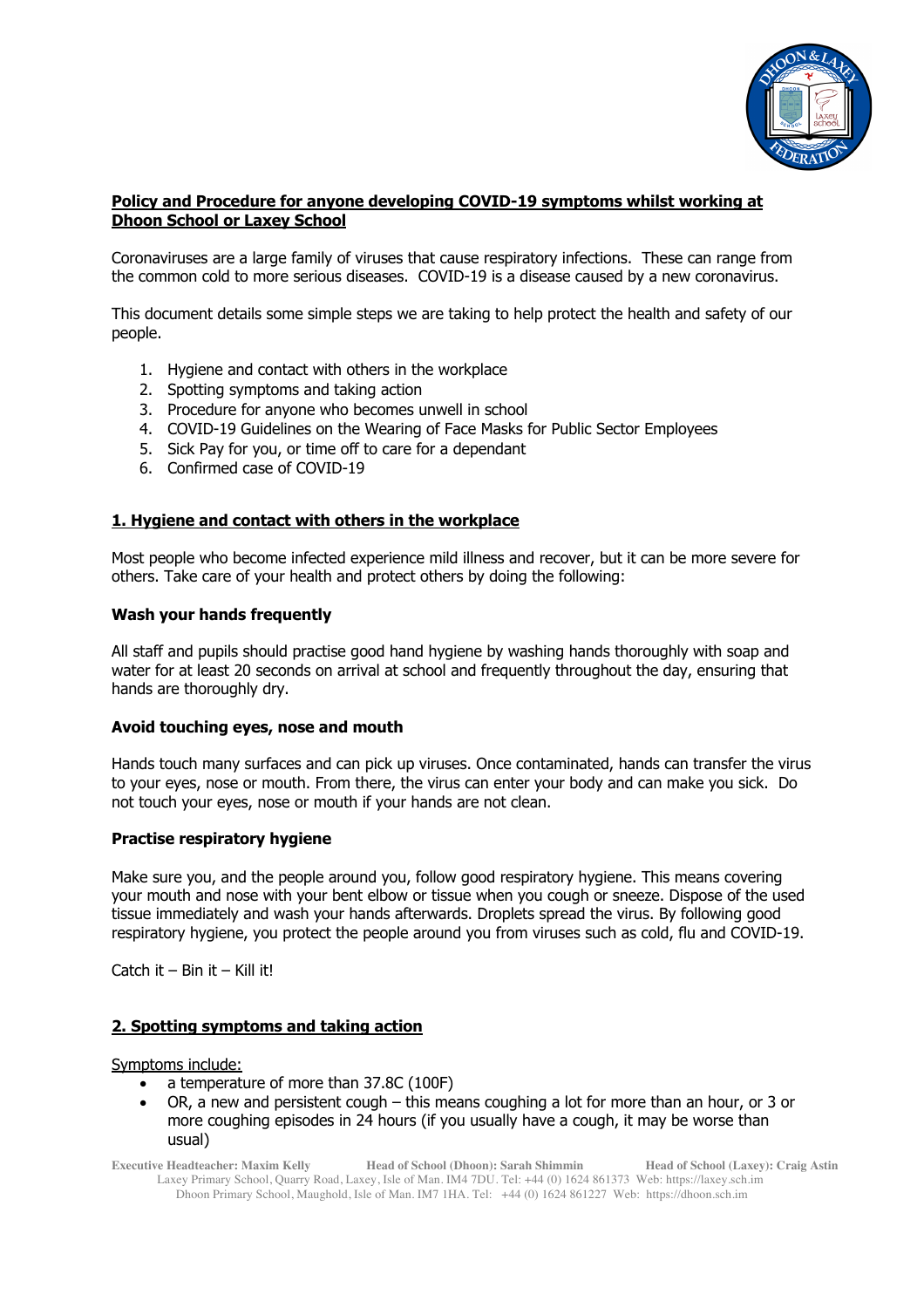

• OR, anosmia – this is the loss of or a change in your normal sense of smell. It can also affect your sense of taste as the two are closely linked.

If you have a fever, cough and difficulty breathing, seek medical care early.

**Stay home if you feel unwell.** If you have a fever, cough and difficulty breathing, you should stay at home and complete the on-line assessment tool on the Isle of Man Government website to confirm whether you do have possible Covid-19. If advised to do so by the assessment tool, you should contact 111 to see if a test should be arranged. (See https://covid19.gov.im/ for further information). Staff should also follow and consult the directions on the **Flow Charts** found at the end of this document (**Symptomatic Essential Worker and Essential Worker who is a household contact of a suspected COVDI-19 case**).

## Emergency warning signs:

If a member of staff or a pupil at either Dhoon School or Laxey School develops any of the emergency warning signs for COVID-19, medical attention should be sought immediately by calling 999.

Emergency signs include\*:

- difficulty breathing or shortness of breath
- persistent pain or pressure in the chest
- new confusion or inability to rouse
- bluish lips or face

\*This list is not exhaustive.

If Maxim Kelly, Sarah Shimmin or Craig Astin instructs you not to come into work, you must comply.

The articles of Government for both schools in the Federation state that the Executive Headteacher is responsible for the general direction and conduct of the school and shall control internal organisation and manage the staff of the school.

Follow advice given by your healthcare provider or your local public health authority on how to protect yourself and others from COVID-19.

## **3. Procedure for anyone who becomes unwell in school**

If someone becomes unwell in either Dhoon School or Laxey School, they should follow the procedures below:

- Pupils will be supervised in isolation from others in a designated space until someone is available to collect them. The designated space at Laxey School will be the Teaching and Learning office. The designated area at Dhoon School will be the mobile classroom.
- Staff members and visitors will be asked to leave and to contact their GP for further advice. They will be expected to comply with this instruction. The staff will need to be off for at least 14 days unless a GP advises against this.